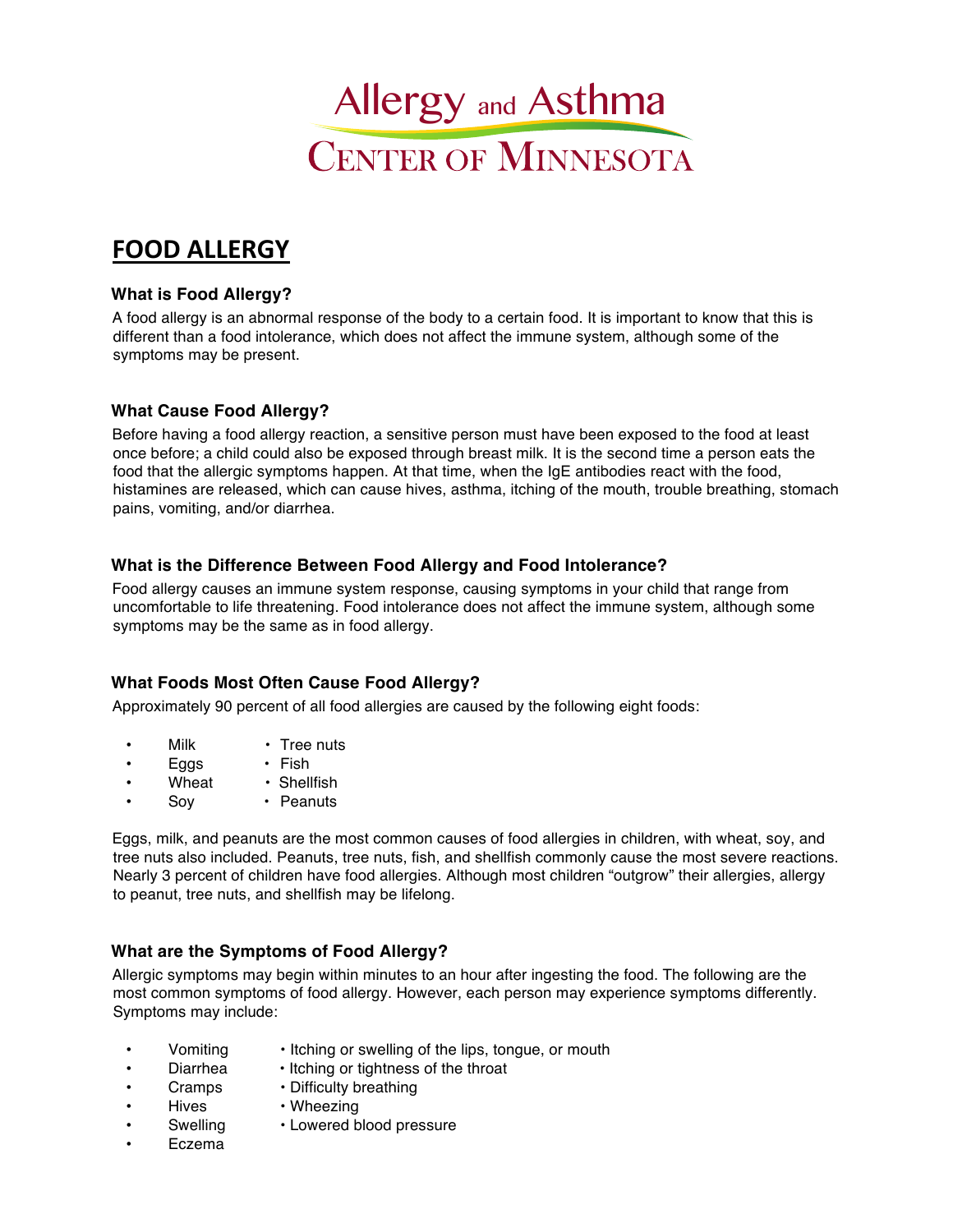According to the National Institute of Allergy and Infectious Disease, it does not take much of the food to cause a severe reaction in highly allergic people. In fact, as little as 1/44,000 of a peanut kernel can cause an allergic reaction for severely allergic individuals. The symptoms of food allergy may resemble other problems or medical conditions.

## **Treatment for Food Allergy:**

There is no medication to prevent food allergy. The goal of treatment is to avoid the foods that cause the symptoms. After seeing your physician and finding which foods you are allergic to, it is very important to avoid these foods and other similar foods in that food group. If you are breastfeeding your child, it is important to avoid foods in your diet that your child is allergic to. Small amounts if the food allergen may be transmitted to your child through your breast milk and cause a reaction.

It is also important to give vitamins and minerals to your child he/she is unable to eat certain foods. Discuss this with your physician.

For children who have had a severe food reaction a prescription for an Epi-pen is highly recommended. This medicine helps to stop the symptoms of severe reactions.

Many allergies may be short term in children and the food may be tolerated after the age of 3 or 4. Discuss retesting or trying foods again with your physician.

#### **Milk and Soy Allergy:**

Allergies to milk and soy are usually seen in infants and young children. Often, these symptoms are unlike the symptoms of other allergies, but, rather, may include the following:

- Colic (fussy baby)
- Blood in your child's stool
- Poor growth

Often, your child's physician will change your baby's formula to soy formula or breast milk if it is thought he/she is allergic to milk. If your child has problems with soy formula, your child's physician might change him/her to an easily digested hypoallergenic formula. The symptoms of milk or soy formula may resemble other problems or medical conditions.

#### **Prevention of Food Allergies:**

The development of food allergies cannot be prevented, but can often be delayed in infants by following these recommendations:

- If possible, breastfeed your infant for the first 6 months
- Do not give solid foods until your child is 6 months of age or older
- Avoid cow's milk, wheat, eggs, peanuts, tree nuts, and fish during your child's first year of life.
- Do not rely on someone's word that a food is "safe" to eat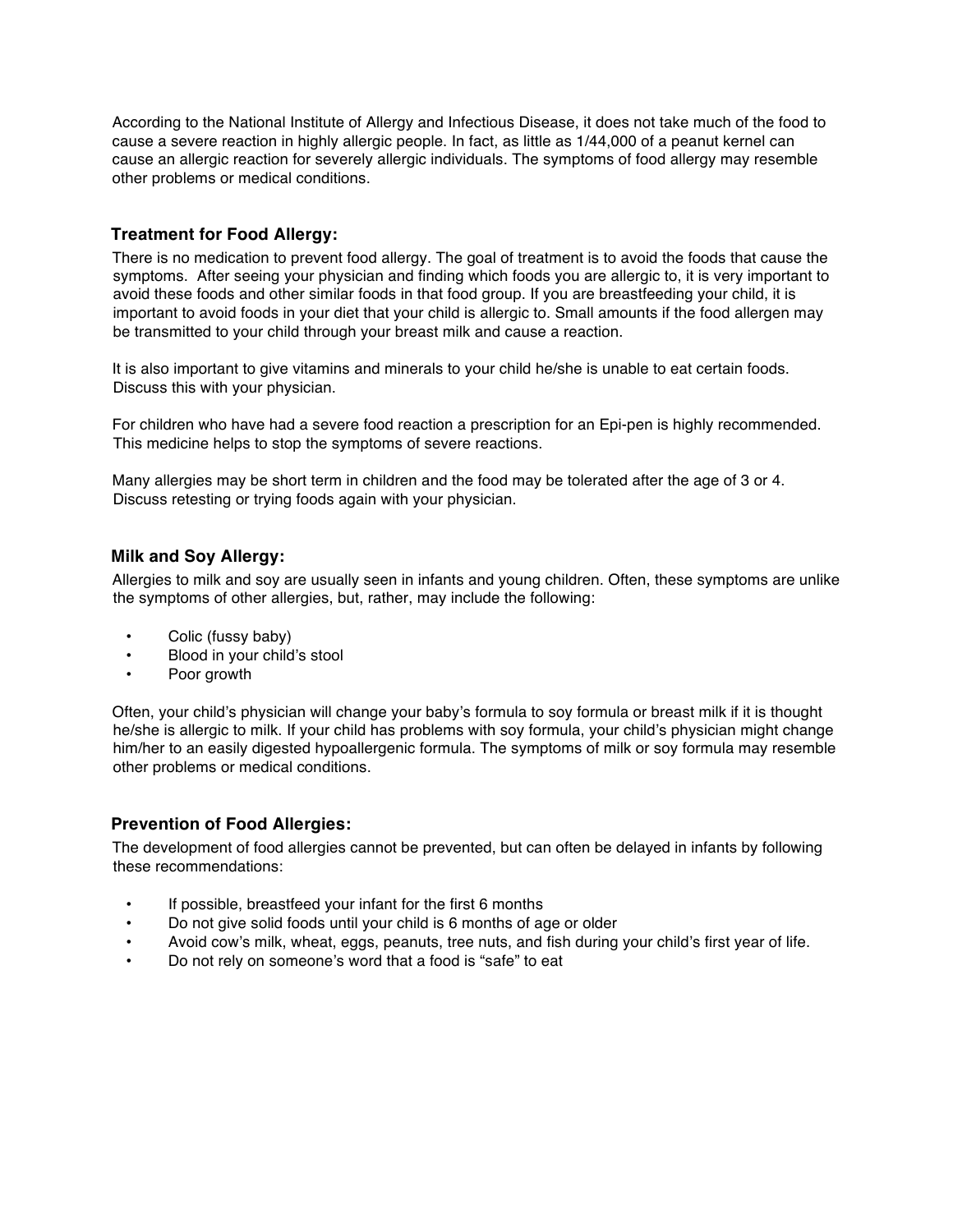# **PEANUT ALLERGY DIET**

#### **General Guidelines for Peanut Allergy:**

The key to an allergy-free diet is to avoid the food and products containing the foods you are allergic to. The items that you are allergic to are called allergens.

A peanut allergy is an abnormal response of the body to the proteins found in peanuts. In order to avoid foods that contain peanuts, it is important to read food labels. Peanuts are actually legumes, from the same family as soy, lentils, and peas. Some people can therefore be allergic to these other foods, although most peanut allergic people can eat other foods with safety. Peanuts are very different from tree nuts. But because there can be cross contamination in "mixed nuts" and in increased risk of other food allergies in peanut allergic people, it is advised to avoid all nuts if you are peanut allergic.

#### **How to Read a Label for a Peanut-Free Diet:**

Be sure to avoid foods that contain any of the following ingredients:

- Cold pressed, expressed, or expelled peanut oil
- Ground nuts/Mixed nuts
- Nu-Nuts™ artificial nuts
- Peanuts
- Peanut butter
- Peanut flour

Foods that may indicate the presence of peanut protein include:

- African, Chinese, Thai, Indonesian, Mexican, or other ethnic dishes
- Baked goods
- **Candy**
- **Cereals**
- Chili, spaghetti sauce
- Chocolate (candy, candy bars)
- **Crackers**
- Eggs rolls
- Hydrolyzed plant protein
- Hydrolyzed vegetable protein
- Ice creams, frozen yogurts
- **Marzipan**
- Nougat
- Sunflower seeds may be produced on equipment shared with peanuts

Other possible sources of peanuts or peanut products:

- Avoid cold pressed, expressed, or expelled peanut oil.
- Arachis oil is peanut oil.
- Peanuts are very allergenic and can cause fatal reactions.
- Ethnic foods, commercially prepared baked goods, and candy can be cross contaminated with peanuts, since peanuts are frequently used in these types of foods.
- Peanut butter and/or peanut flour have been shown to be used in homemade chili and spaghetti sauce as thickeners.
- Hydrolyzed plant and vegetable protein may be peanut in imported foods, but is typically soy in foods from the US. Contact the manufacturer for more information.
- Nu-Nut™ artificial nuts are peanuts that have been deflavored and reflavored with a nut such as pecan or walnut.